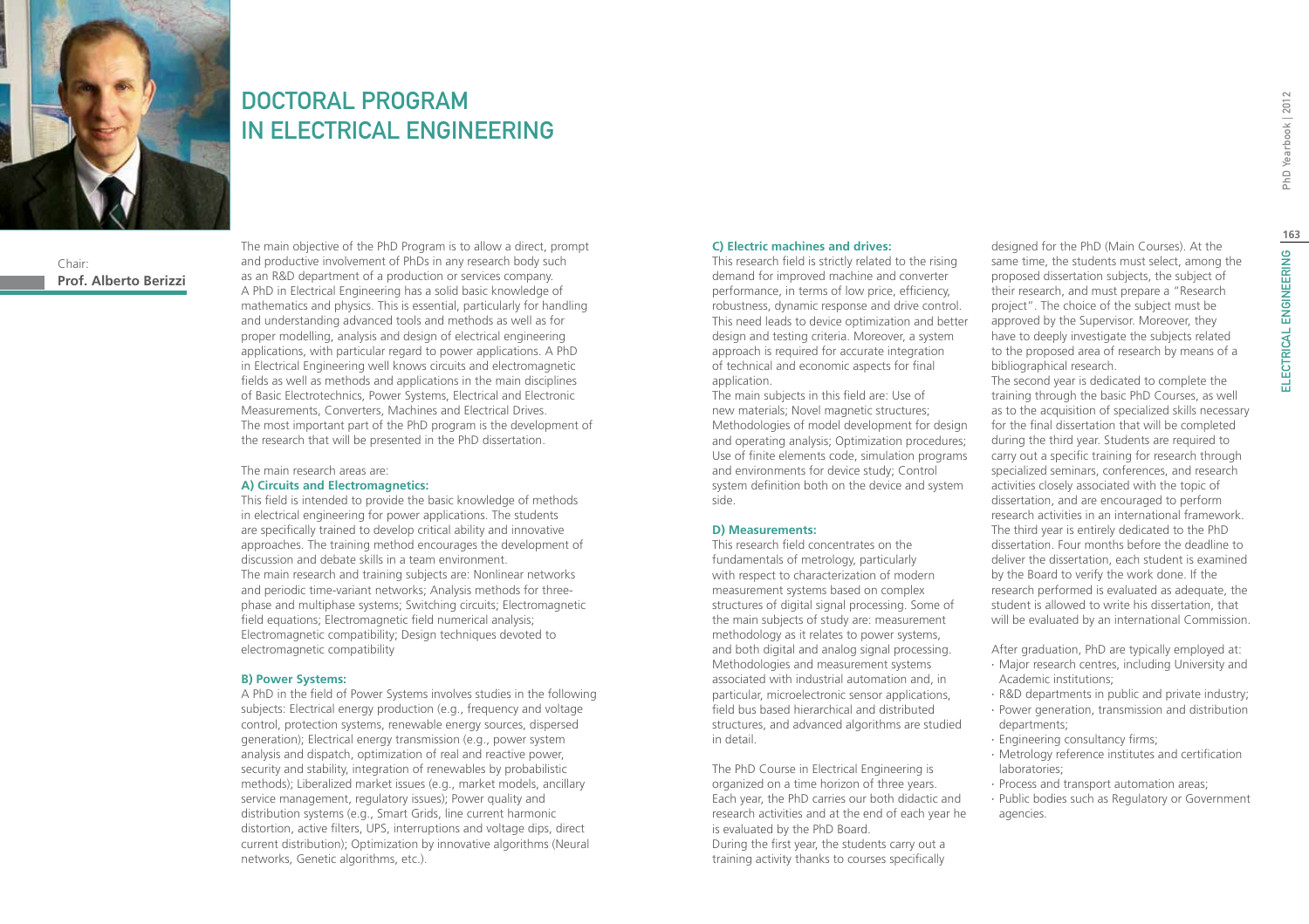# ELECTRICAL ENGINEERING | 6 ELECTRICAL ENGINEERING PhD Yearbook | 2012

The Steering Committee is made by:

## Advisory Board

Claudio Canizares (University of Waterloo, Waterloo Institute for Sustainable Energy, Canada - Associate Director)

Alessandro Clerici (ABB-Senior Advisor)

Sergio Ercoli (Eusebio Energia, Amministratore delegato)

Andrea Godio (Alstom Transport - Manager)

Andrea Mansoldo (Eir Grid - Senior Power System Analyst)

Gerardo Montanino (Gestore Sistema Elettrico - Direttore, Direzione operativa)

Luca Lo Schiavo (AEEG - Direzione generale)

Claudio Serracane (Edison - Direttore Ricerca e sviluppo)

Renzo Zaltieri (Balance Systems - Socio e Comitato Direttivo)

## Companies providing scholarships:

|                             | <b>SCHOLARSHIP SPONSORS</b> |
|-----------------------------|-----------------------------|
| GSF                         |                             |
| MCM Energy Lab              |                             |
| Acciaierie di Calvisano SpA |                             |
| RSE SpA                     |                             |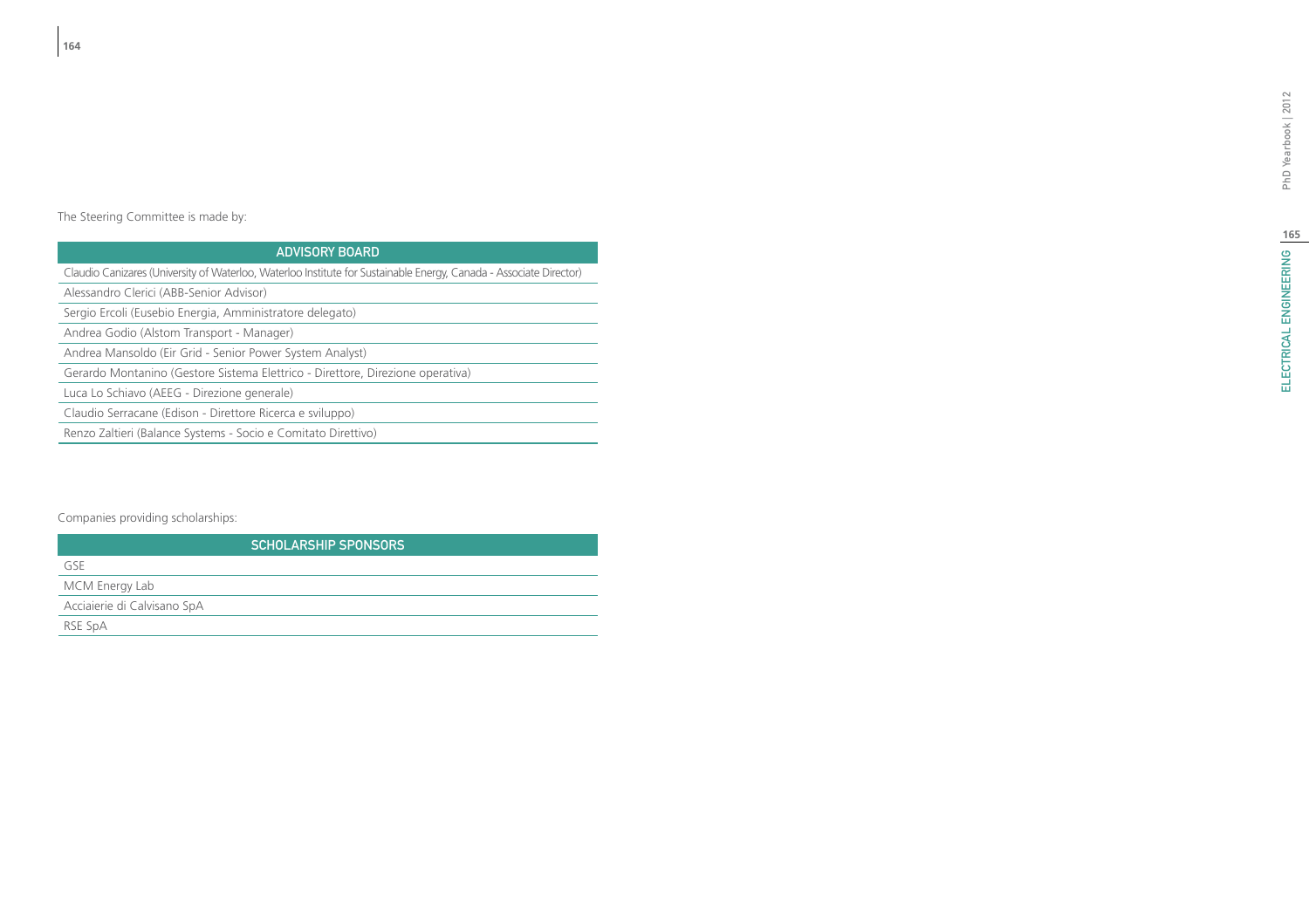# Sensitivity Analysis of Power System State Estimation Regarding to Network Parameter Uncertainties

## **Mehdi Davoudi**

In this thesis, the effects of both network parameters uncertainty and measurement uncertainty on Weighted Least Squares (WLS) State Estimates has been analyzed. An algorithm for simulation of the uncertainty effects on the state estimator is proposed and shown in Figure 1 and simulated on IEEE power network test cases based on Monte Carlo trials. In Figure 1, it can be seen that the algorithm considers nominal network parameters and noisy measurements as inputs for State Estimator and compares its output with the actual states derived using Newton-Raphson load flow.

The implementation of this algorithm on the test cases enables us to analyze how much the state estimator's output is affected according to the network parameters uncertainty. The results of simulations show that the state estimator's accuracy is affected considerably according to the network parameters uncertainty. The amount of variations in estimator's accuracy is illustrated by means of state errors distribution (in terms of error bars representing the distribution mean and 1σ standard deviation) versus the network parameters uncertainty for the test cases. Furthermore, WLS State Estimation provides a mathematical expression for calculating the variance covariance matrix of state estimates and it is





also confirmed numerically that when there is network parameter uncertainty the standard deviation of State Estimator's output is underestimated significantly. As an example, the error bars plots for mean and standard deviation of voltage magnitude and voltage phase angles versus the network parameters uncertainty samples are shown in Figure 2.

Generally, a serious defect

in an estimator is the lack of unbiasedness. In literature the analysis of network parameters effects on WLS state estimator's bias performance is missing, hence it motivated us to perform a new prominent analysis to find how network parameters uncertainty can affect the state estimator bias (for a given measurement uncertainly). It is done using distribution of the ratio of the absolute value of the state errors



**2. Mean and Standard Deviation of Voltage Magnitude Errors (A) and Voltage Phase Angle Errors (B) for IEEE 14-Bus test case. The figures clearly show that by growth of the network parameters uncertainty, the mean and standard deviation of errors considerably grows.**



**3. Ratio of the Mean of voltage magnitude errors (A) and voltage phase angles errors (B) by related Standard Deviations for IEEE 14-Bus test case. A horizontal dashed line is depicted to give an idea about the 5 percent of threshold, meaning that the state estimator is not biased for the network parameters uncertainty range below this line. According to the figures, it is apparent that the State Estimator is not biased for the parameters uncertainties up to nearly 7 percent.**

mean by the related standard deviations versus the network parameters uncertainty and comparing it with a predefined threshold. As a case in point, Figure 3 shows the bias test for IEEE 14-bus test case.

In order to decrease the sensitivity of state estimates to the network parameters uncertainty, a clue can be the inclusion of Phasor Measurement Unit (PMU) in the measurements. According to the simulations, it is proven that when PMU measurement data

are included in addition to the traditional Supervisory Control And Data Acquisition (SCADA) measurements, the outputs of state estimator are comparatively much less biased (in some test cases, the State estimator's phases

Another analysis regarding to the effect of parameters correlation on WLS state estimator is done considering the network parameters uncertainty. For this aim, the nominal nonzero values of line resistances are correlated and then the bias test is carried out. By comparing these results with the results without parameters correlation, it can be concluded that when the network parameters are correlated, the state estimator is more biased (for smaller parameters uncertainties).

Lastly, an analysis is performed to illustrate how much the State Estimator's results are mutually connected to each other when the network parameters have uncertainty. Interestingly it is seen that when the network parameters uncertainty increases, the estimation errors will be less correlated (the state estimator's voltage magnitude errors will be significantly less correlated and the state estimator's phase angle errors will be a little bit less correlated).

PhD Yearbook | 2012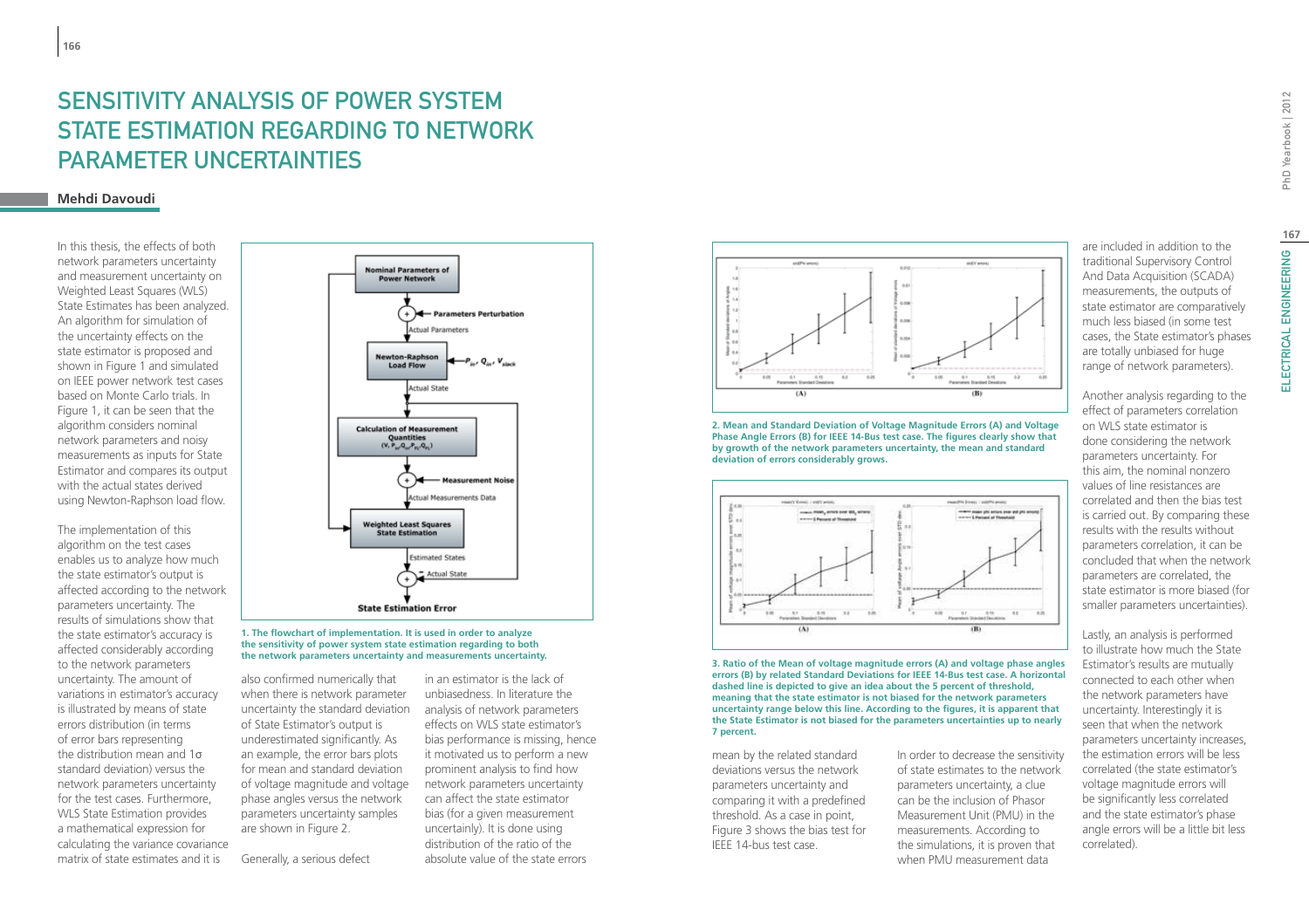## SUPERCACITOR STORAGE SYSTEMS: MODELING, CONTROL STRATEGIES, APPLICATIONS AND SIZING CRITERIA

### **Vincenzo Musolino**

The interdependence between the environmental, social, and economic aspects of today's society is becoming increasingly clearer and more cohesive. The key point is related to the limited availability of the earth's resources. At present, human activities require a large amount of energy and, despite the actual global recession that began in 2008 and continues to show evident effects, the total worldwide energy consumption over the last decades has continued to grow. Although energy is needed for human activities, its use impacts the availability of energy resources in the global ecosystem. According to this, no energy resource presently exists that meets all of the economic, social, and environmental requirements. One possible solution seems to be increasing the use of renewable energy resources, which has attracted major attention for energy saving. Saving energy, in fact, is the first energy resource because it is environmentally friendly, available in all countries, unrelated to the fossil fuel energy resources, and a source of income, not only from an economic point of view, but also from a technical and industrial point of view. Investing in energy saving is investing in innovation, technical skills, and environmental sustainable

activities. More generally, it is investing in the next generation because it actually takes into account the limited availability of the electrical storage system resources.

In this general context, among the different forms of energy, electrical energy assumes an important role in our society. In the last decades, the gross domestic products (GDPs) of more developed countries have been characterized by trends involving electric energy consumption. It is possible to transport electrical energy over long distances with high efficiency. It is easy to diffuse, produces no emissions in the place of its utilization, and is easy to convert into other forms of energy in a reversible way. Because of the above-mentioned using, and exploiting their properties, electric energy is increasingly being diffused, not only for all of the typical grid-connected applications, but also in many others industrial and transportation applications that have not traditionally used electrical energy because they have been characterized by the direct conversion of a primary energy source, typically a fossil fuel source, into mechanical energy. Actually, electrical storage systems play an important role in different solutions. Although the difficulty of storing electrical energy has been an historical limitation of this kind of energy, nowadays

the emergence of new needs and new applications is introducing new exigencies for devices.

Although there are many storage technologies today, none is able to fulfill all of the different system requirements, especially when all of the performances in terms of specific energy, specific power, lifetime, operative temperature range, safety, availability, and cost are taken into account. In the last few years, consistent technological improvements and cost reductions have characterized the evolution of many storage systems, so that more and more attention has been given to implementing, benefits in real applications. Among the different technologies, this work focuses on supercapacitor storage devices. This choice is related to different considerations. First, despite the fact that supercapacitors are relatively new for industrial applications, they are characterized by a stabilized production process, with no significant changes in the technology over a period of time. From a technical and economic point of view, this is very important because it indicates the possibility of realizing new designs based on a stable and available

technology over a period of years. Second, supercapacitors, as storage devices, show excellent properties in terms of specific power, expected lifetime (up to one million charge/ discharge cycles), and a wide operative temperature range, making them very interesting in numerous applications. Third, unlike other storage technologies, supercapacitors are made of abundant and recyclable materials available on the earth.

In this work, after a general overview of storage technology options, a focused description of is realized represents a valid the supercapacitor technology is provided. In particular, in order to correctly manage and integrate supercapacitor devices, a new supercapacitor equivalent electrical model is introduced. Modeling is very important, especially when the device is used in a wide range of applications that influence the typical device performances. Supercapacitors are not an exception, in fact their behaviors in terms of dynamic response during cycling, efficiency, and self discharge change significantly according to the dynamic of use. The peculiarity of this model is its ability to correctly represent the complete aims to reduce the overall dynamic of the device when operated with a cycle frequency ranging from DC up to 1 kHz. In addition, it is also very important experimental activity on a real to use model parameters that have clear physical meanings and can be simply determined in order to ensure the model usability. For this, a new and very simplified parameter identification procedure is presented: the peculiarity is that the model order can be a priori chosen according to the

accuracy and dynamic that you want to represent. In order to verify the introduced model, an extensive experimental analysis of supercapacitor storage devices at the cell and module levels is presented. In particular, the analysis aims not only to verify the model validity, but also to point out real supercapacitor performances according to the dynamic of use, especially evaluating the specific energy as a function of the specific power and device efficiency. The equivalent model that and indispensable tool to address supercapacitor system integration. Due to the limited specific energy, supercapacitors, when integrated at the system level, need to be correctly managed according to the application requirements in order to ensure the correct energy flows and optimize the system operations. Thus, in the thesis work, two control strategies for supercapacitor storage devices are presented: the first aims to reduce the voltage fluctuations on a distribution bus where multiple loads and storage systems are connected, while the second system losses. In particular, these control strategies are supported by extensive industrial application, and the benefits arising from the system integration of the innovative supercapacitor devices coupled with a traditional storage technology (a lead acid battery) are presented and discussed. Finally, due to the importance of a correct design for the integrated system, not only from

a technical point of view but also under the economic profile, the sizing of the supercapacitor storage is addressed, considering the economic impact of the solution. Considering the current component costs, the return of the investment arising from economic energy saving is evaluated. In particular, two sizing criteria are analyzed. The first one is a deterministic criterion that is useful when the application consists of a well known power profile absorbed by the equivalent load, while the second one addresses the sizing of a centralized storage system using a probabilistic approach when multiple loads are connected to the same distribution bus. In this case, in fact, the equivalent load power profile and, consequently, the energy storage size needed to fulfill the required load functions, cannot be evaluated by means of a deterministic method. The mathematical approach and some experimental results based on Monte Carlo simulations are presented, and their results are compared with the deterministic method.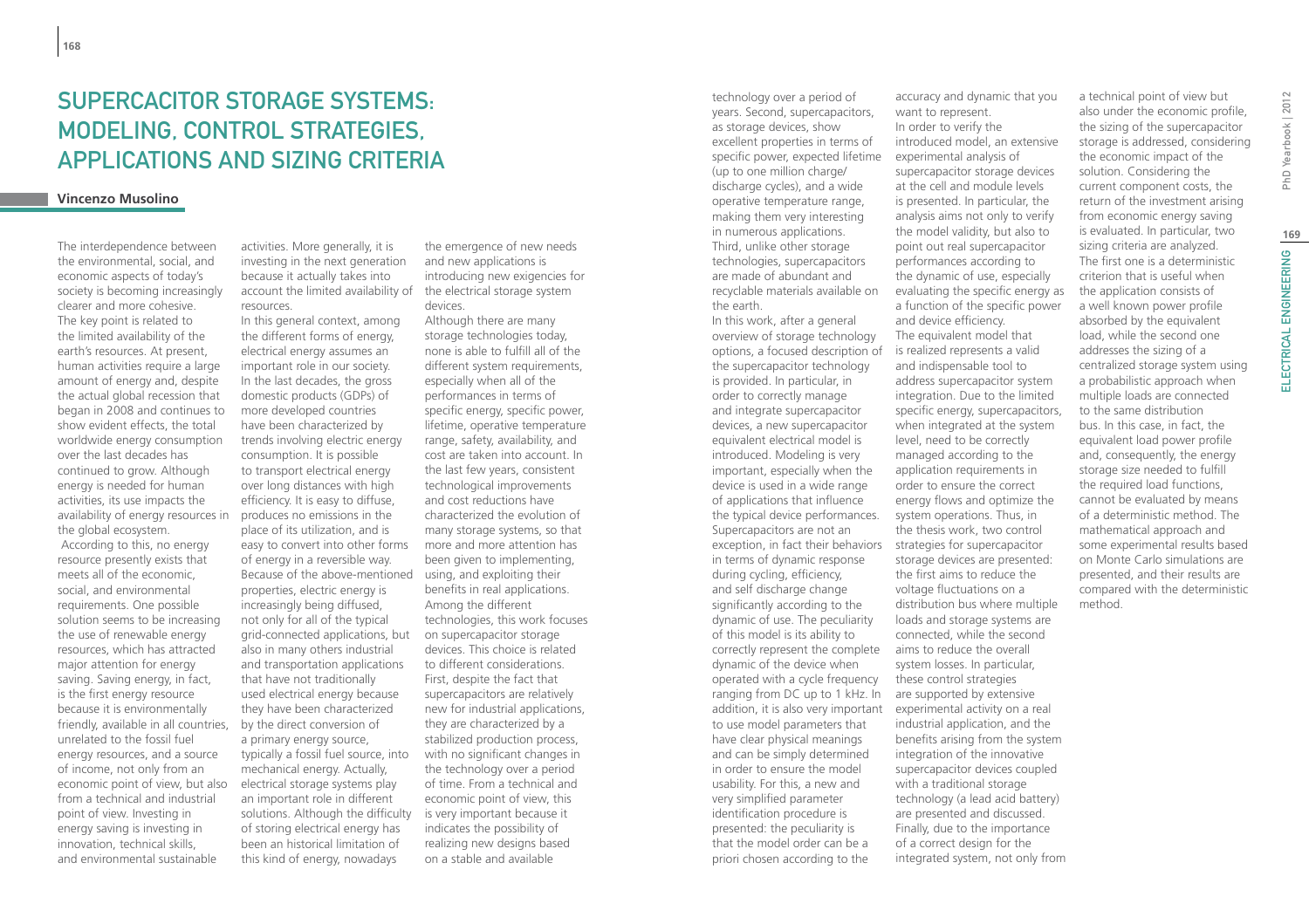## Network efficiency and Dispersed Generation integration: some regulatory studies on a detailed model of Italian distribution networks

## **Valeria Olivieri**

Promoting and implementing an Energy Efficiency plan and integrating Dispersed Generation (DG) in the grid are the most important challenges of the near future for power systems in most of EU countries. Over the last several years, there has been an increasing focus on sustainability issues, including measures to address climate change. The existing legislative framework underpinning these areas sets out various targets to reduce Greenhouse Gas emissions as well as to increase the level of renewable energy and energy efficiency.

In many member states, and also in Italy, energy losses on electricity networks are regulated with a specific mechanism: standard losses are procured by suppliers according to factors defined by the Energy Regulator, while the difference between actual and standard losses, either positive or negative, is entirely borne by the Distribution System Operator (DSOs). As a consequence, the present incentive regime encourages DSOs to take operational and investment decisions to reduce losses by rewarding out-performance and penalizing underperformance based on a target level of losses derived from the average real performance (standard losses). In general there are several methods to reduce technical losses on distribution networks: improve the PF can be seen as the quickest and cheapest of all methods to

reduce network losses. In fact, reactive power flows cause higher losses and reduce the effective capacity of the networks (the effective capacity can be seen as a share of the installed capacity). A consumer can take actions to reduce reactive power by installing on the Italian networks. The he is charged for the low power factor, either by a specific charge on reactive energy or by a charge for actual rather than effective capacity used.

As for DG integration, DG units are currently increasing in number, as a consequence of incentive schemes in place in Italy (as in many other EU Member States), and of some other benefits such as a simplified access to the grid and priority in dispatching. This high degree of DG penetration has a considerable impact on operation, control, protection and reliability of the existing power systems and requires a conceptual revolution (generally identified as Smart Grid), implying the use of Information and Communication Technology as enabling technology to modernize the power grid and to cope with many challenges that DG poses.

In order to face these new challenges related to distribution grids, the thesis work studies in detail Italian distribution networks, investigating some issues related to energy losses (considering both loss factors and reactive charges) and to DG penetration, in order to envisage possible solutions for a

suitable correcting equipment, but second one is related to regulatory he has no incentive to do so unless issues: starting from the current better use of the networks. All studies were performed considering two different directions of investigation. The first one consist of the identification of possible technical solutions that can be implemented regulatory framework, we tried to define new possible regulating schemes. Many of the results obtained in the thesis work have been used as base for Consultation Documents and Resolutions of the Italian Energy Regulator. The analysis carried out are mainly focused on MV distribution networks. The evolution towards

smart grids has been focused exclusively on this voltage level. For regulatory purposes, the network efficiency studies were extended to the whole electric system, from transmission networks, to MV and LV distribution networks. To this aim, three different levels of width and depth were adopted: the whole national transmission electrical network; a large sample of MV distribution networks (representing about 10% of MV networks existing in Italy); and a reduced sample of LV distribution networks (representing about 1‰ of MV networks existing in Italy). In fact, while there are many similarities in the distribution networks operated by each DSO, there are some important differences, including: geographical size of the area

where the network is located; number of customers connected to the network; quantity of electricity distributed; degree of dispersion of customers along the network; proportion of different types of customers connected to the network, and amount of underground cables compared to overhead lines. Using a large data sample provides more reliable used as a base for submitting a results that can be extended to the project in the selection process entire Italian networks.

The thesis work can be divided in four different parts. The first one concerns the calculation of energy losses for the transmission and distribution Italian networks, along with and the relevant loss factors (Table 1). The final results were useful for the Energy Regulator to estimate standard losses closer to the real ones, in order to induce the DSOs to promote energy efficiency measures on the electricity network.

The second part of the thesis work (detailed on MV distribution networks) was focused on the customers' power factor: higher PF limits allow the reduction of losses incurred in transporting electricity through transmission and distribution networks, the reduction in the total capacity needed within networks, the reduction in peak provision by upstream network, with an higher efficiency in energy delivering. The third part deals with the DG integration into the network. In order to obtain a realistic evaluation of DG impact on distribution networks, we propose a Probabilistic Load Flow approach that gives a realistic representation of the variability of the actual loading conditions, and has the capability of providing probabilistic margins of DG with respect to constraint violations. After discussing the impact of DG on the current structure

of distribution networks, we performed some studies about smart grids for an improved management of distribution networks, with attention to interoperability, security, and resilience problems in the presence of a huge quantity of DG: this is the fourth part of the thesis work. The studies of this latter part were

for smart grid demonstration initiatives currently going on Italy. The aim was to implement and test a novel Interface Protection Relay (IPR, Figure 1), including a suitable communication channel (based on IEC 61850 protocol), that provides an absolutely selective protection for DG units.

PhD Yearbook | 2012

| <b>VOLTAGE LEVEL AND MEASURING POINT POSITION</b>                                    |             |
|--------------------------------------------------------------------------------------|-------------|
| 380 kV – Measuring point next to a withdrawal point                                  | 0.7         |
| 220 kV – Measuring point next to a 380/220 transformer                               | 0.8         |
| 220 kV - Measuring point next to a 220/MV<br>transformer or a withdrawal point       | 1.1         |
| $220$ kV – Other                                                                     | 0.9         |
| $\leq$ 150 kV – Measuring point next to a EHV/HV<br>transformer                      | 1.1         |
| $\leq$ 150 kV – Measuring point next to a HV/MV<br>transformer or a withdrawal point | 1.8         |
| $<$ 150 kV – Other                                                                   | 1.5         |
| MV – Measuring point next to a HV/MV transformer                                     | 2.4         |
| MV - Measuring point next to a MV/LV transformer<br>or a withdrawal point            | 34          |
| $MV - Other$                                                                         | 2.9         |
| LV - Measuring point next to a MV/LV transformer                                     | 5.1         |
| LV - Measuring point next to a withdrawal point                                      | $8.1 - 9.1$ |
| $LV - Other$                                                                         | $66 - 71$   |

#### **Table 1. Estimated loss factors relating to transmission and distribution networks.**



**1. Interface protection relay with communication network.**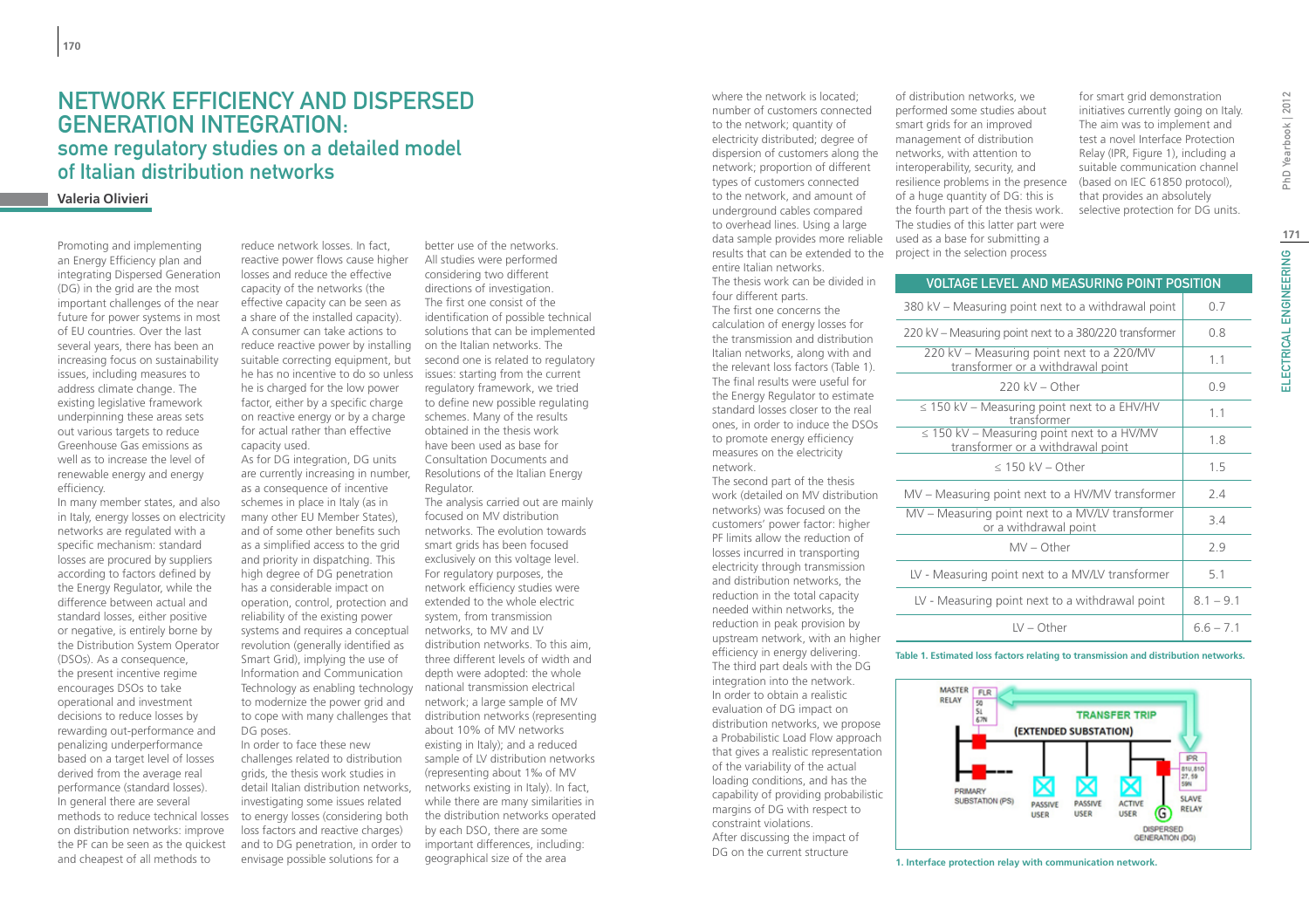# PROBLEM S AND SOLUTION S IN ROTATING MAC HINE S CONNECTED TO HIG H PO WER DRIVES FOR RENEWABLE ENERGY

## **Daniel Felipe Ortega Belaundez**

The research on this PhD dissertation is related to problems when rotating machines are connected to power converters and their solutions. The first topic developed is Reduction of overvoltage on terminals and windings of Induction Motor fed by Adjustable Speed Drives. Secondly an Online Partial Discharges test on windings of Induction Motor fed by Adjustable Speed Drives, with reduction of Partial Discharge Inception Voltage is developed. Third a Protection against noise in Torque and Currents of Permanent Magnet Synchronous Generator for Wind Energy Conversion System, connected to a Back to Back converter, with is the lowest voltage that is a DC-Link capacitance reduction was accomplished.

The overvoltage phenomenon in induction motors connected to inverters has two principal reasons. One of them is when an incident pulse wave from the inverter travels along a cable. When there is a mismatch between the cable characteristic surge impedance and the surge impedance of the induction motor, the reflection occurs. This reflection effect of the pulse could be twice the DC bus voltage on the machine terminals. In order to investigate the phenomena during simulation activities, a universal induction motor model has been

developed. It is an extension of the classic T model of induction machine from IEEE 112. The machines and the analyser used for the measurements were provided from an Italian company which was in collaboration with the research for the respective publication of the first paper for this thesis. After run the simulation and the setup on laboratory under the same conditions the accuracy of back to back converters has the motor model was verified. In the case study 1 the overvoltage bulky, expensive, unstable, and was strongly reduced by introducing a RC first order filter also contribute in increasing at the machine terminals. On the Second case study it is mentioned that partial discharge inception voltage by definition present on insulation machine when the partial discharge occurs. Thus this thesis states that there is a relationship between the overvoltage and the partial discharge activity. In this case study the partial discharge inception voltage was mitigated using and LRC filter on the terminals of the inverter. Also an on line partial discharge test technique on rotating machines fed by inverters was analyzed. During the study of issues on

Permanent Magnet Synchronous Generator when are connected to the grid through a back to back converter, harmonics on currents and torque were

observed. There were some ripple present on electromechanic torque and currents on grid side converter due to the commutation of the switches. The no constant electro-mechanic torque leads to pulsating torque, and the problem is becoming in a mechanical stress on the machine. The use of big capacitance in DC link on the disadvantages of being unreliable. Those big capacitors the response time, cost and losses.An innovative control was proposed to lead the solution. Due to the success of this new control, a reduction of capacitance on DC link was developed.